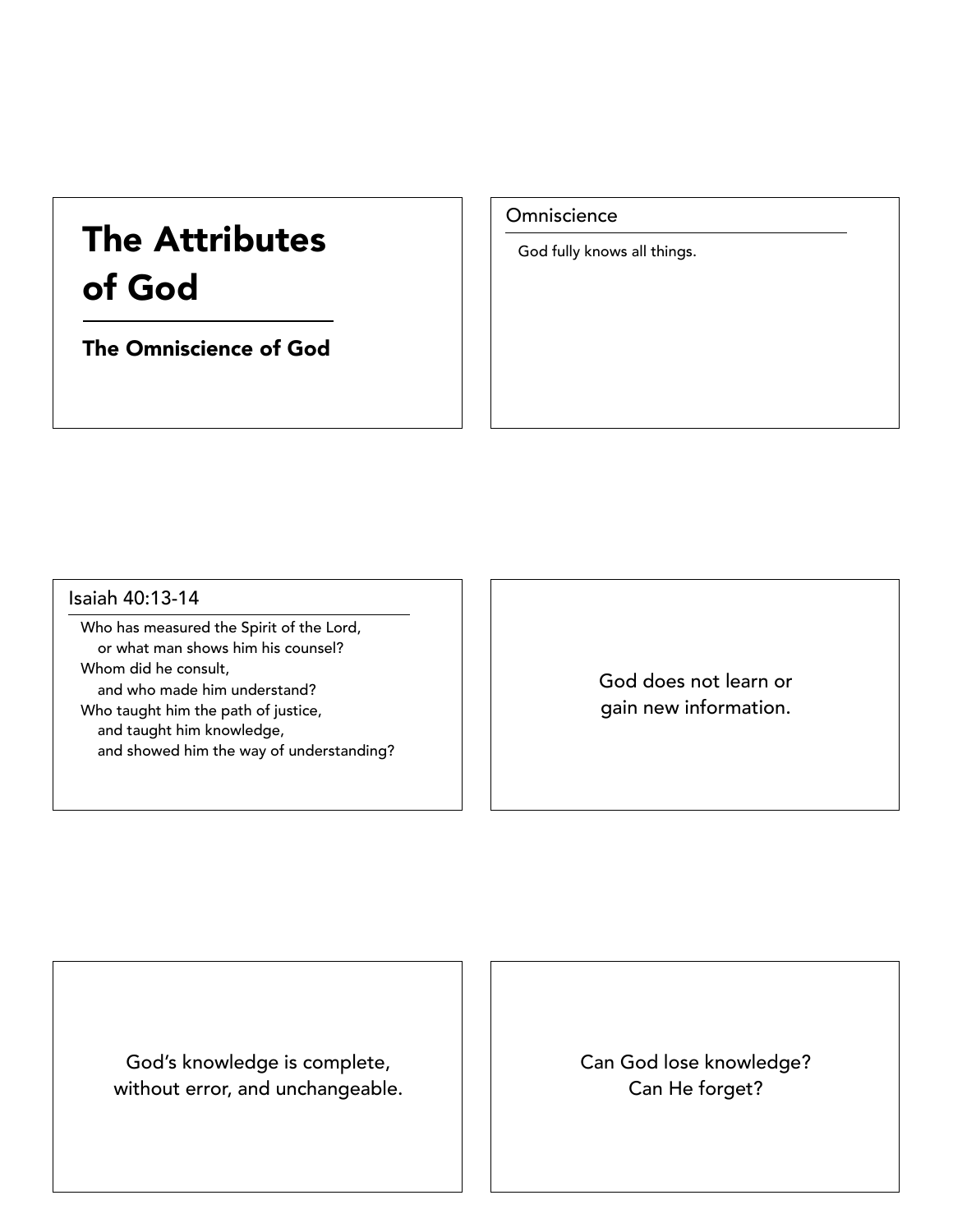## Numbers 32:23

But if you will not do so, behold, you have sinned against the Lord, and be sure your sin will find you out.

## Hosea 7:2

But they do not consider that I remember all their evil. Now their deeds surround them; they are before my face.

## Romans 2:16

on that day when, according to my gospel, God judges the secrets of men by Christ Jesus.

## Hebrews 4:13

And no creature is hidden from his sight, but all are naked and exposed to the eyes of him to whom we must give account.

How smart is God? **Psalm 147:4-5**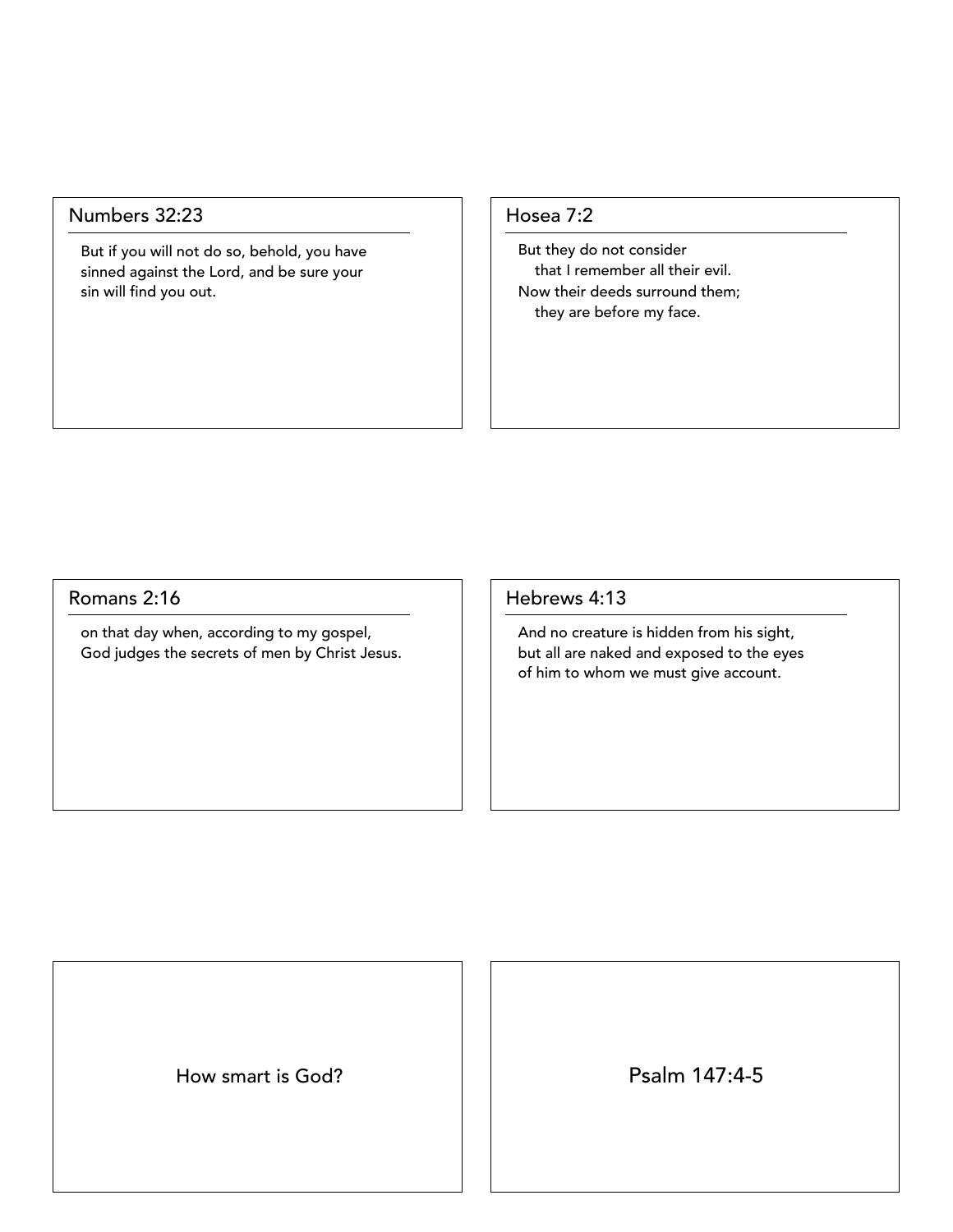Is God like a super-computer, able to learn and solve problems quickly?

God's knowledge is simultaneous, not successive.

What does God know about us? <br>
Psalm 139

God knows all that you do outwardly, but He also knows your thoughts.

## 1 John 3:20b

God is greater than our heart, and he knows everything.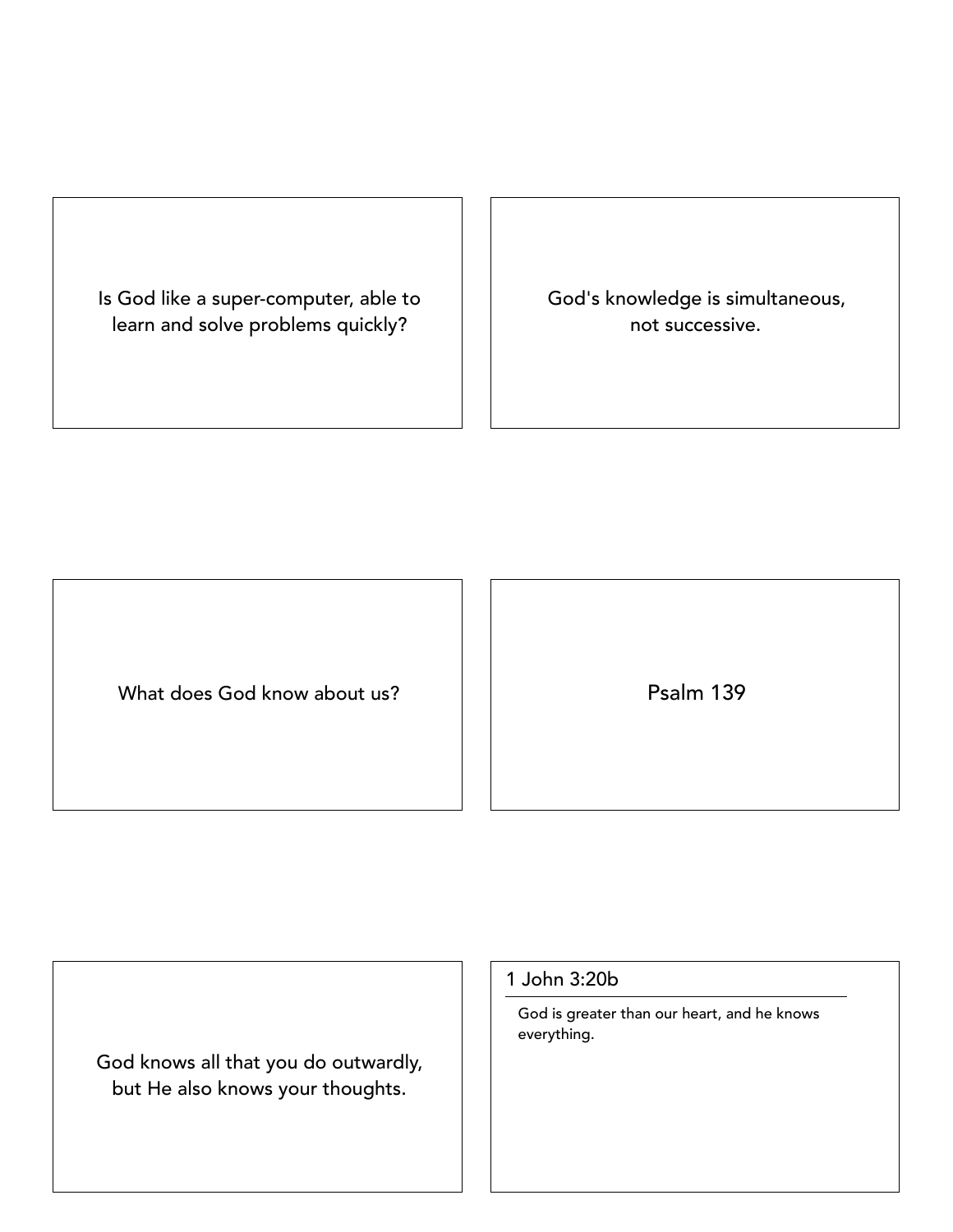

## 1 Chronicles 28:9a

"And you, Solomon my son, know the God of your father and serve him with a whole heart and with a willing mind, for the Lord searches all hearts and willing mind, for the Lord searches all hearts and<br>understands every plan and thought."

happening at the present?

### Isaiah 46:10

"declaring the end from the beginning and from ancient times things not yet done, saying, 'My counsel shall stand,